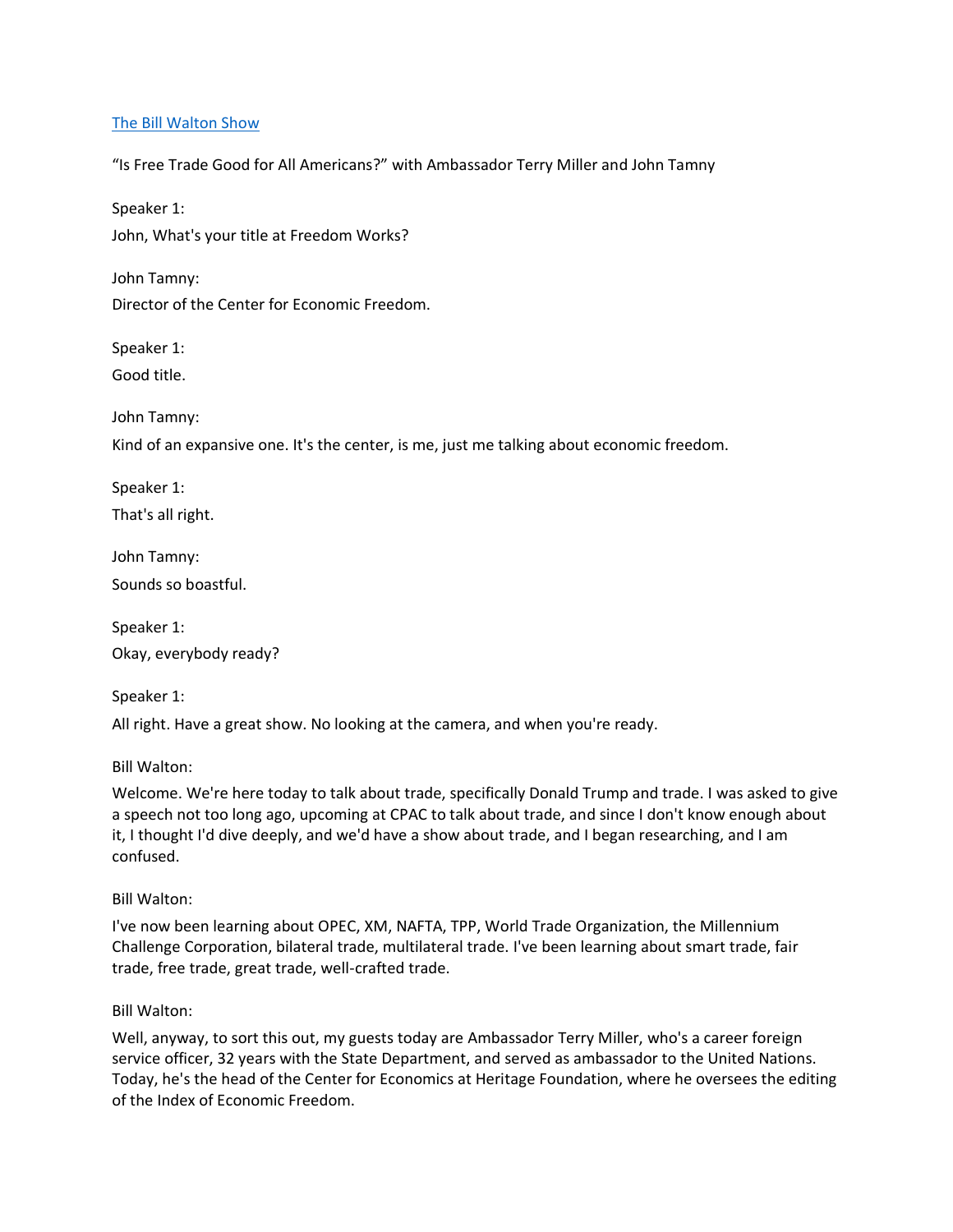Welcome, Terry.

Terry Miller:

Thanks.

Bill Walton:

And also with me today, is John Tamny, old friend, many-time guest, who is the director of the Center for Economic Freedom at Freedom Works, and is the editor of Real Clear Economics-

John Tamny:

Markets.

# Bill Walton:

Markets, okay. Markets, Economics, close enough.

# Bill Walton:

Terry, let's get this ball rolling a little bit. Donald Trump has been president for about a year, and as you know, I oversaw the economic agencies, and US trade representatives was one of them, so I know a little bit more about those acronyms than I might have let on, but how's he doing? What's happening with trade, and what's your take on the first year?

## Terry Miller:

You know, the President's done some great things in this first year. He came into office, and immediately started the deregulation process. Our economy had been hamstrung by what happened during the eight years of the Obama administration, and I think the liberation of businesses, enabling them to get the economy going again, hire more freely, to invest with an idea that profits would be coming down the road, and just to move things a lot more quickly in the economy, than you can when you've got a huge regulatory overload. That's an amazing achievement, and one that was long needed in this economy.

## Terry Miller:

He's followed that up with tax reform. We perhaps didn't get everything I would've like to see in this tax bill, but we got a lot.

Bill Walton: That's putting it mildly.

Terry Miller:

I think we got a lot and I think it's going to provide a tremendous boost to the economy-

Bill Walton:

It does, yeah.

Terry Miller: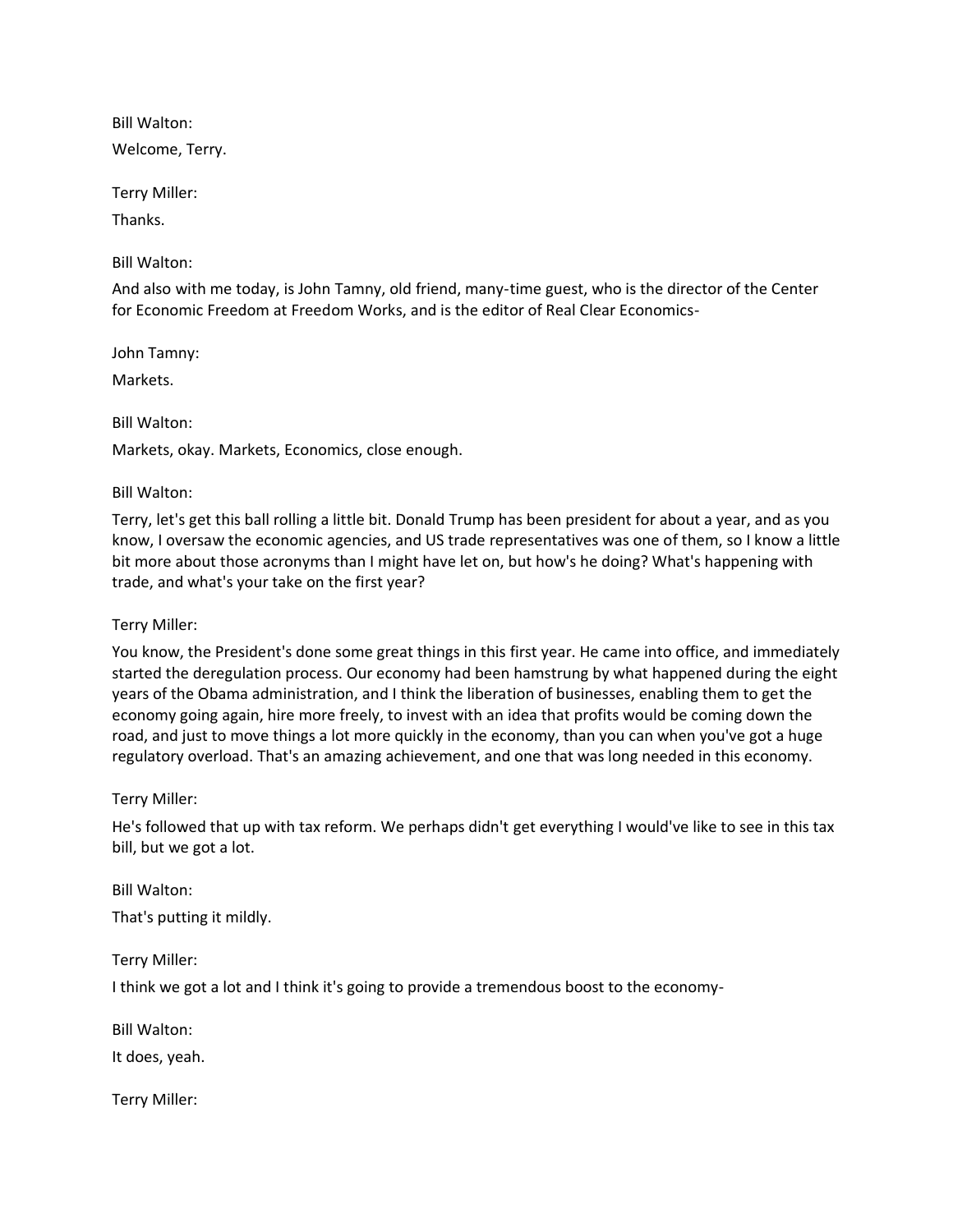... going forward. We've also got the economy going great guns, the President does, and all of us working together. We've got economic growth rates up above 3% for the past three quarters, and what that means is that you've got a lot of investment, a lot of employment, a lot of the problems that occur in an economy when you've got stagnation going on. Those are going to go away. Some of them have already gone away.

## Terry Miller:

I think in that respect, the President has done a great job. Now, you asked me about trade. Trade's a little different thing, and I do have some problems with the direction this administration has taken on trade.

## Terry Miller:

Trade is the foundation of economics. The exchange of goods and services among people is how you increase prosperity. The United States was basically founded as a national continental-wide free trade area, and that's what's contributed to making us the most-

## Bill Walton:

So, Pennsylvania trading with Virginia?

# Terry Miller:

Well, that's how it started, and now it's Maine and Hawaii. I mean, you know, what we've seen is that by breaking down the barriers across a wide geographic area like that, we've created-

Bill Walton:

Is a good thing.

Terry Miller:

... the most prosperous society on earth.

Bill Walton:

John, I want to give you a chance to jump in on trade.

## John Tamny:

Well, I agree with Terry. What is trade? All that is, is specialization. When you can trade freely, you can import from others, either from across the street, or the other side of the world, who are doing what they do best, and that allows you to focus on what you do best. And when you're doing that which elevates your skills the most, you're more productive.

## John Tamny:

Without trade, we would live lives of unrelenting drudgery. In my case, I would die unemployed, unfed, and unclothed. Free trade allows me to do the few things I'm good at, while importing from others.

Bill Walton: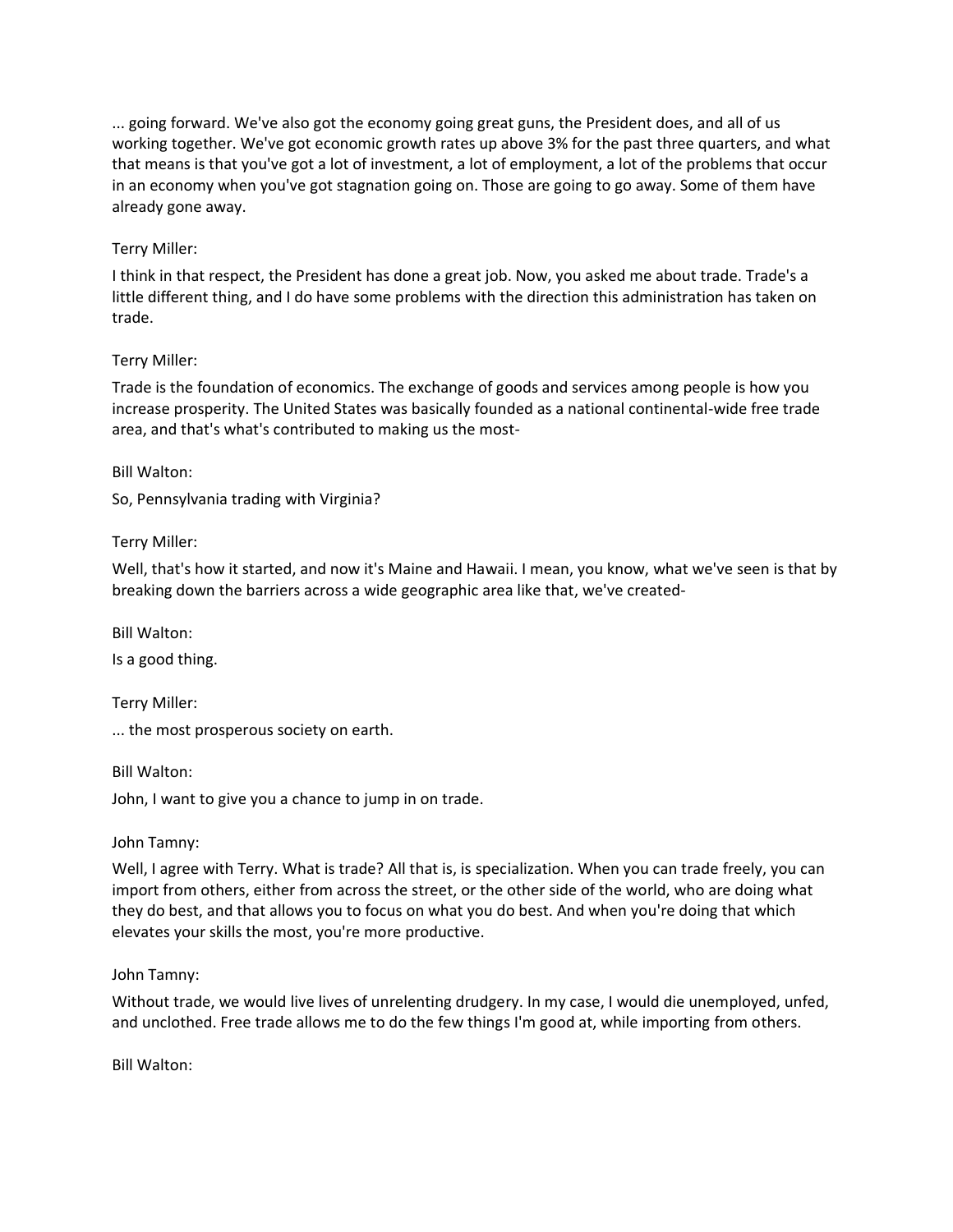Wow, I'm really happy we have trade. That's a fate I would not ... I like you, so thank goodness we have trade.

## Bill Walton:

Well, that's the theory of trade, is that ... I want to talk a little bit about how it's actually happening in the real world. I mean, we've got people that think that NAFTA has been a problem. China is a problem, people cheating on trade agreements. The idea with have multi-lateral trade agreements, which means that people can to through the World Trade Organization, for example, to sue the United States for things.

# Bill Walton:

In practice, though, we're not exactly in a free-trade world. In many ways, we are, but in practice, we're not.

# Bill Walton:

What do you say to the people that ... Let's just pick an example, the World Trade Organization. What should we be doing with them? First, what are they, and what should we be doing?

# Terry Miller:

Well, the World Trade Organization is the place where governments have come together and put in place some basic rules of the road for trade relations. And what happens is that if you violate one country, another violates those rules, then there are penalties involved. Other countries can retaliate in kind.

## Terry Miller:

The whole idea is to create a predictable system where everybody is treated fairly, and you have a level playing field, and you talked about other countries being able to sue the United States, but in fact, it's the United States that has most frequently gone to the WTO to sue other countries. So, it's been a vehicle for breaking down trade barriers in other countries around the world, and perhaps also a little bit of discipline on ourselves.

## Bill Walton:

The World Trade Organization was formed out of the United Nations. What was the impetus of that? Was that one of the many things that came after World War II?

# Terry Miller:

Exactly. It came after World War II. It started as something called the General Agreement on Tariffs and Trade.

Bill Walton: You call that, "GATT"?

Terry Miller: GATT, exactly.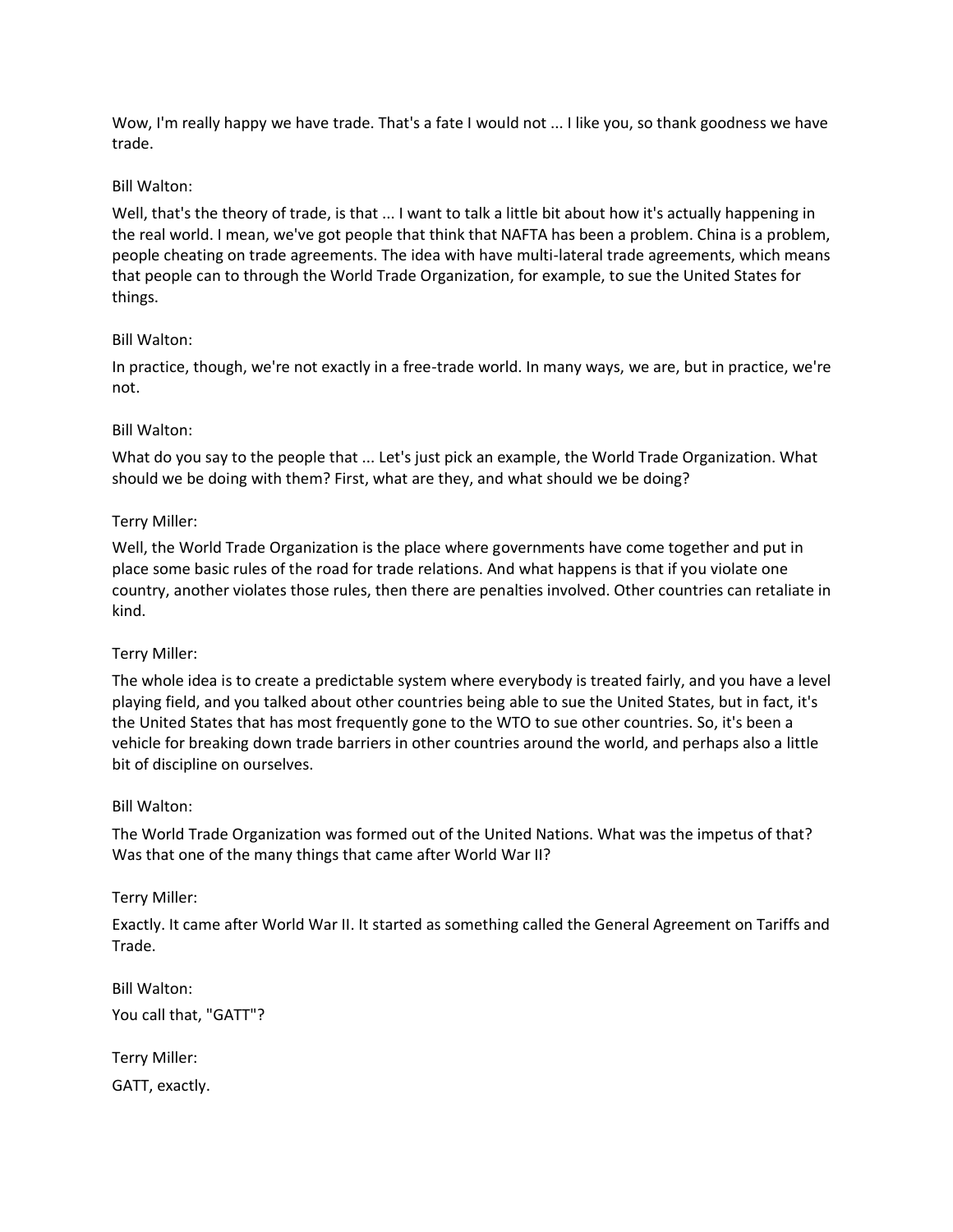Tough name.

Terry Miller:

And that morphed in the 1990s into the World Trade Organization, but it's basically the same process going on, and it's just a forum where countries come together. It's designed to resolve disputes. It's not a place where countries get together and everybody collectively makes these grand decisions about anything. It's mostly a series of one-on-one conflict resolution processes, and it's hard to see how that's a bad thing.

Bill Walton: So you like it and think it's working?

Terry Miller:

I do think it-

Bill Walton:

Has Trump taken a position with the WTO that's averse to it, or is it a ...

Terry Miller:

No. Not particularly. He's questioned it in a way I think he questions all existing international arrangements, and a lot of our national ones, too. It's good to question things from time to time. These arrangements need to stand up to the test of time, and maybe they need to evolve over time, as well.

## Bill Walton:

Well, let's turn to China. That's the one country I am troubled by a bit, because it seems like we engage in trade. We think about things in terms of economic well-being. They seem to be operating out of a much different strategic playbook, where it's not just about economic well-being, and not just about developing consumer goods.

## Bill Walton:

As a matter of fact, they're not particularly focused on consumers at all inside China, maybe outside China. Inside China, it's more of an industrial policy, including the real estate development.

# Bill Walton:

In the plan that we looked at for ... I think it was the USTR, there was talk in there about Chinese mercantilism, and they were a currency manipulator.

Bill Walton:

John, what do you think about that?

John Tamny: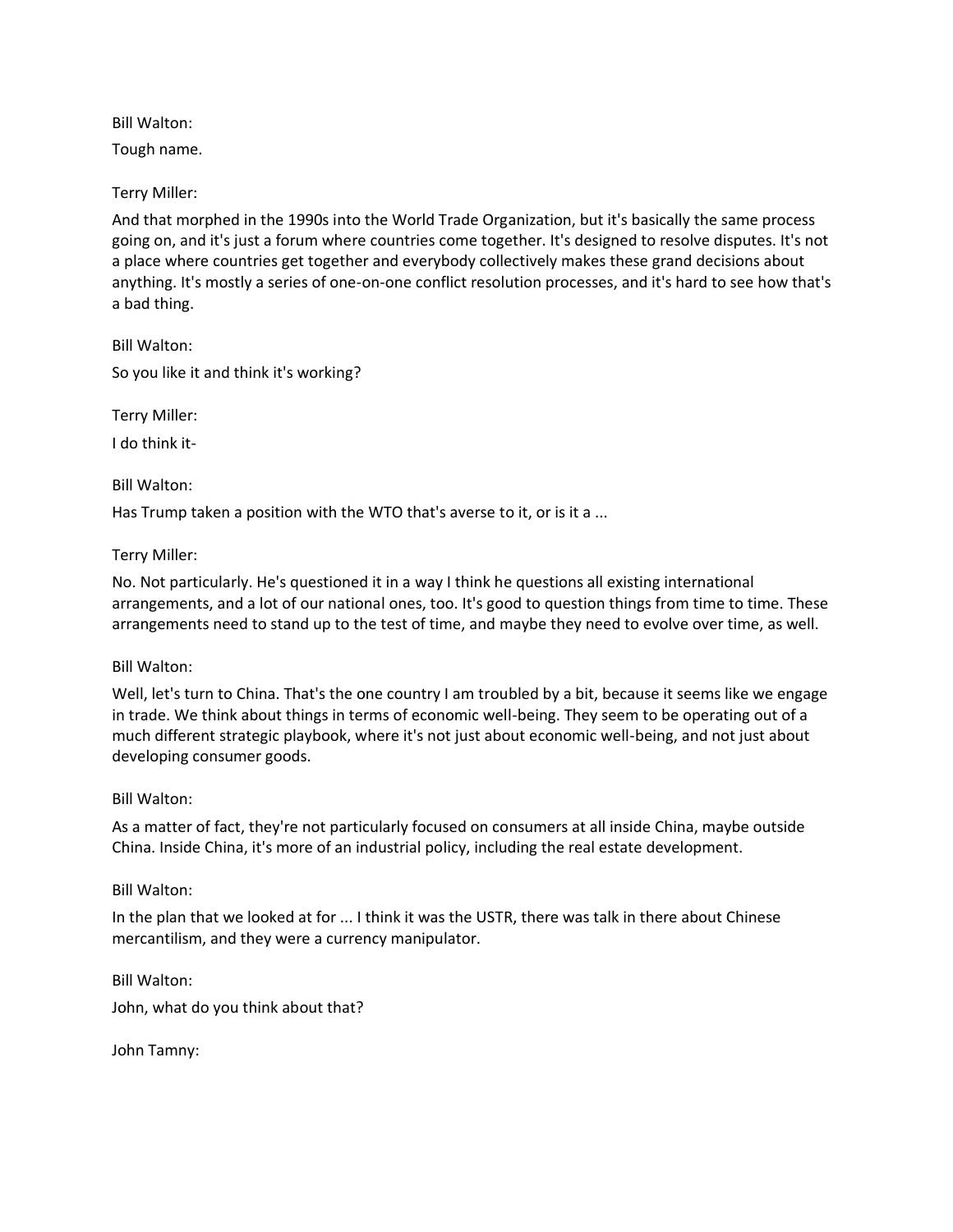Utter nonsense. China is one of dozens and dozens of countries that pegs its currency to the dollar. That is a logical thing to do. The sole purpose of money ... What did Adam Smith say? "The sole use of money is to circulate consumable goods."

#### John Tamny:

When currencies have stable relationships, we're able to use them for their sole purpose. We're able to trade more, and in trading more, we're able to specialize.

#### John Tamny:

The Chinese are not producing like this to deprive themselves. Their production is an expression of a desire to import every bit as much as ours is, and you look at the constant examples of it. There are Chinese people living in Australia right now, who are running lucrative businesses, solely sending foreign goods to China.

#### John Tamny:

In Shanghai alone, there are double the number of Starbucks than there are in all of New York. The notion that the Chinese aren't producing in order to get, just like we are, is defied by not just visibility ... to visit China, is to see this ... and just in common sense.

#### John Tamny:

This notion that they're mercantilist? Please. If we want to do that, I can go down a long list of American subsidies of US producers here. But the main thing is, if countries are quote "cheating", good. The only reason you produce is in order to get things. If countries around the world, including China, want to subsidize my paycheck and expand the value of it, please, I want more of it, because that's the ultimate.

Terry Miller: Yeah, but can I jump in here?

## Bill Walton:

Please do, because I don't agree with that, John. I think that's naïve.

## Terry Miller:

I have a little problem with some of that, too, John. There's cheating, and there's cheating. If China ... I think it's very important that we define what we're talking about here. If China's doing things like subsidizing its manufacturers, or ... I mean, let's face it, China doesn't have anything resembling a free market economic system like that in the United States. They have a state-controlled system. It's grown out of a totalitarian communist regime, so they have some very different ideas about how the state should intervene, and control economic activity, that would be completely unacceptable to us in the United States.

## Terry Miller:

Some people might call that cheating in some way. Well, maybe, but there's another kind of cheating when China intervenes to, for example, steal intellectual property from American firms, or operate in a way that coerces them. Now, I know they don't necessarily have to go along with that. American firms are free actors in every respect, and they can stay out of China, but there is an element of coercion in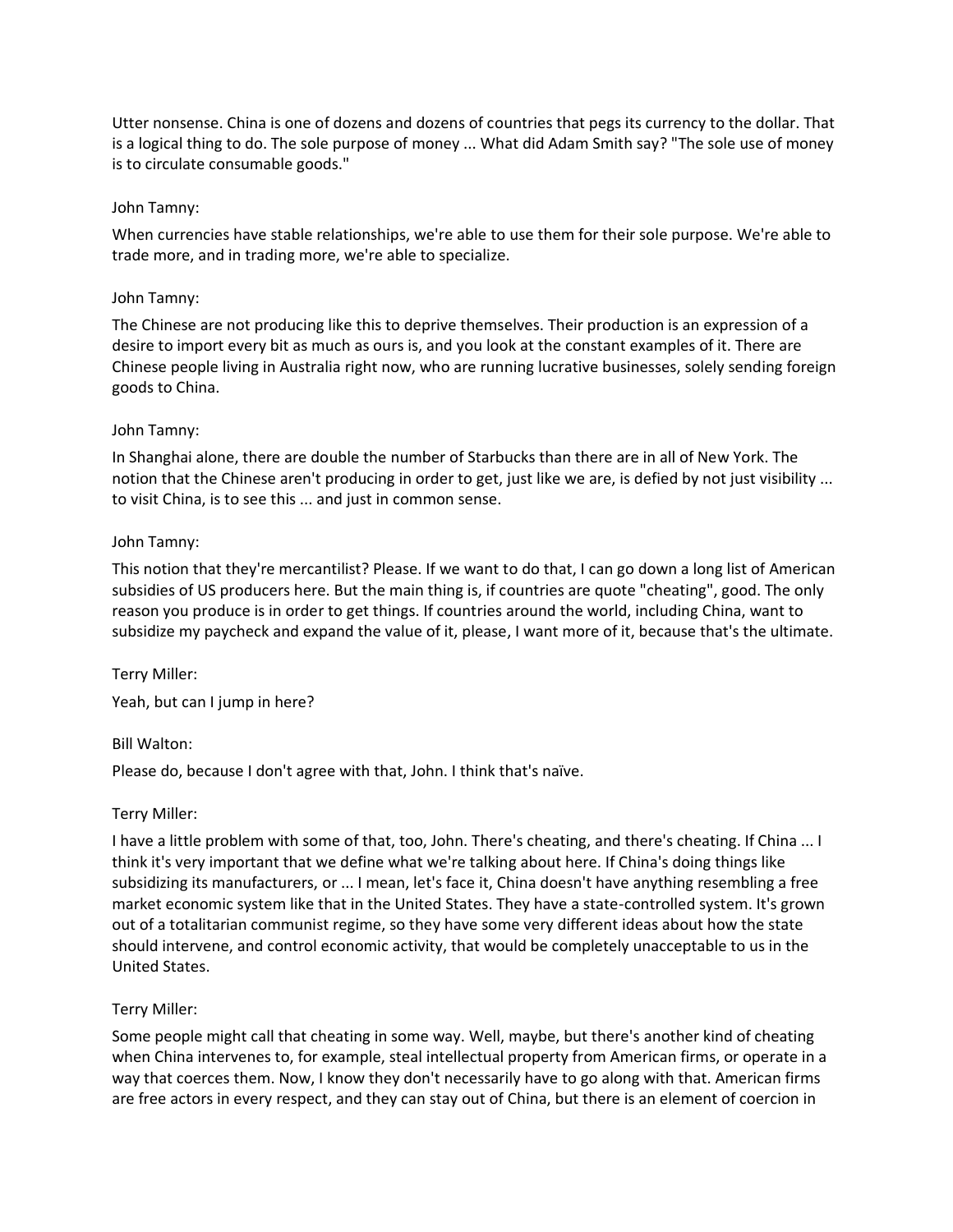Chinese economic activity, and I think you can't let them get away with things like the theft of intellectual property. That's just wrong.

John Tamny:

Well-

# Bill Walton:

That's their ... John, if you look at the airplane manufacturers. They wanted to get into China and sell their planes, and the Chinese, in effect, said, "Look, we'll let you sell an airplane, but you've got to give us access to the technology you're using." And now they're using that technology to build planes in China, and they've been subsidizing that. That's been operating a loss, and now that they're operating profitably, they're now restricting the market for airplanes to be sold only in China that are made in China. I mean, that's hardly ... I don't know how else you'd ...

# John Tamny:

Well, I think you've got to answer each one of those. If China wants to damage its own economy by limiting sales into China, let's not add insult to injury. Now, the notion that the manufacture of airplanes is free market, is laughable. I point to you the EXIM Bank's subsidization of Boeing. I point to you Airbus. Let's be serious.

# John Tamny:

Intellectual property. The two greatest thieves of intellectual property, probably in global history, are Bill Gates and Steve Jobs. They both acknowledged that they got the majority of their information from Xerox Park. Do we feel sorry for Xerox? No, Xerox had all this interesting stuff. They did not know what to do with it. Xerox is on the way out as a serious company.

## John Tamny:

The idea that you can steal intellectual property on the way to profits, is laughable. We know this because, who's the richest man in the world today? It is Jeff Bezos. By Bezos' own admission, he has lost billions and billions of dollars on new ideas that fail. The idea that you can steal an idea and turn it into profit, is defied by common sense.

## John Tamny:

Bill, you're in the movie business. You know the studio, Pixar. What did Ed Catmull, the founder of Pixar, say? "Every one of our movies sucks at first. We're only to make what is awful good, because we're talented."

## John Tamny:

The idea that you can steal something and turn it into profit, is defied by economic history.

# Bill Walton:

Well, I do know that if you want to get your movie distributed in China, and it's made here, good luck. You just can't get in there, and yet they're buying up studios in California without any restrictions. If we can't sell into their market, why should we be turning around and selling our studios to them?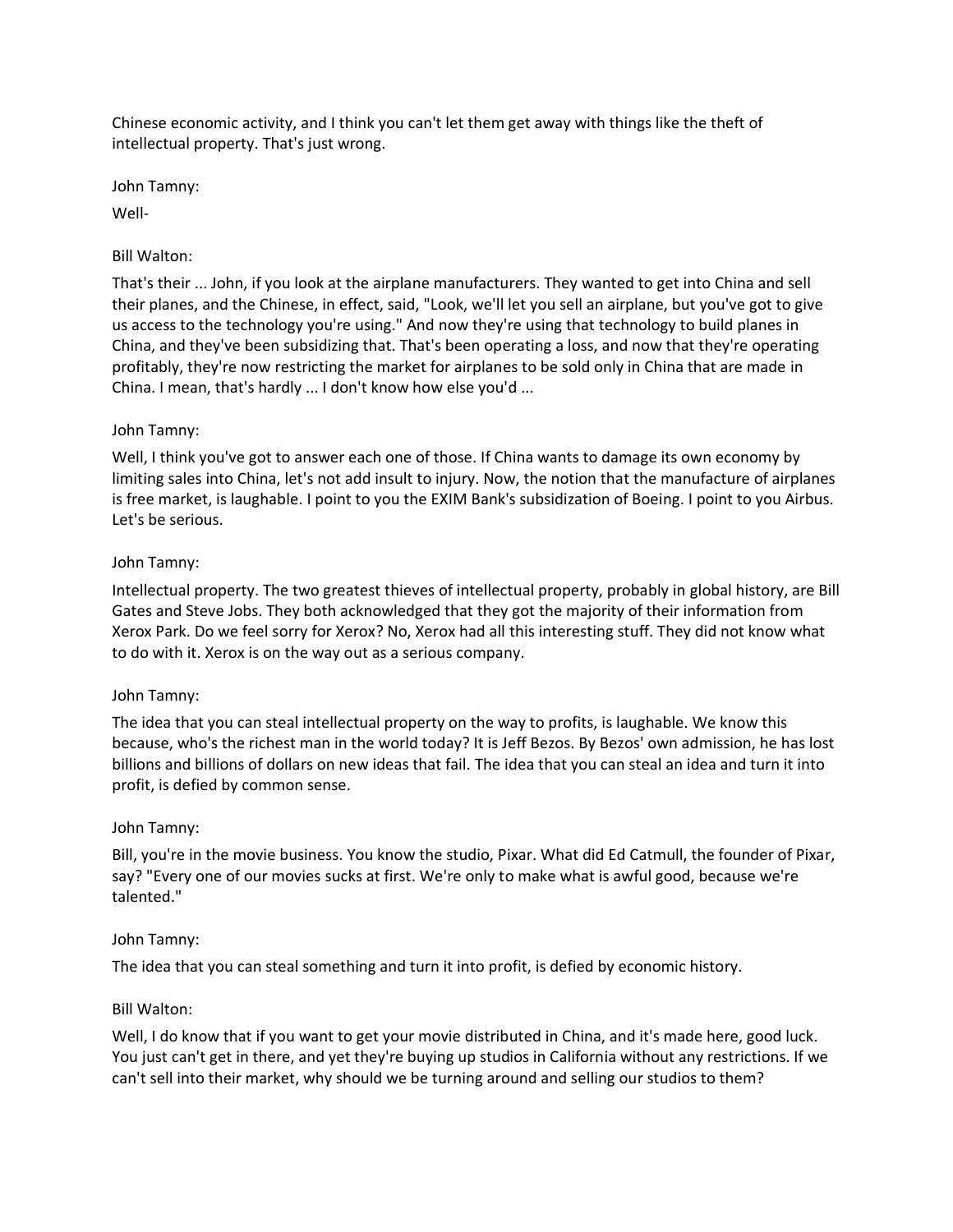## John Tamny:

Well, because studios are privately owned. If you want to sell to the Chinese, you should be able to sell to whomever you want. But remember, the Chinese are not producing in order to deprive themselves, and so the idea that they're going to deprive themselves of the greatest movie productions in the world-

# Bill Walton:

You're making this operate on an economic-only continuum. I think they've got a much more geostrategic point of view and they're talking about being important all over the world, and they're moving into Europe with industries now, and I don't think they're just thinking in terms of consumer well-being.

# Terry Miller:

Yeah, but China ... John's talking around a really important point, here, which is that when China acts in these non-market-oriented ways, or ways-

## Bill Walton:

See, he's really got you now, John, and I've said what you're saying was naïve. You're not naïve. I thought that the theory was, but now Terry says you're talking around it, so ... You're going to have to defend yourself here, buddy.

John Tamny:

Happy to.

Terry Miller:

The point at the core of this, is that when China acts in these strange ways, that are strange to us, and really the antithesis of our own system, they're not hurting us. They're hurting themselves, at the core of this.

## Terry Miller:

When they restrict the entry of an American firm into China, the people that lose are the Chinese consumers, who don't have access to those goods or services. And when we would retaliate, if we did, by restricting entry of Chinese goods or services into the United States, yeah, the Chinese firm may say, "Well, that's a shame. We don't have that market," but the people that are the real losers in that, are Americans, who don't have access to those goods and services that they otherwise would like to buy.

## Terry Miller:

So, that's the main fallacy that's infecting the trade arguments, I think, including those of the Trump administration, which is all of these proposals that they're putting out there to renegotiate agreements, or put restrictions in place, or new tariffs of one kind or another. These are all things that are going to hurt Americans at the end of the day, and only peripherally are going to have an impact on what foreign countries are doing.

## Bill Walton:

Well, what about the idea that you talk about where it's out-graded as if they're selling the stuff and taking our dollars, but we're really ... I have two things I worry about.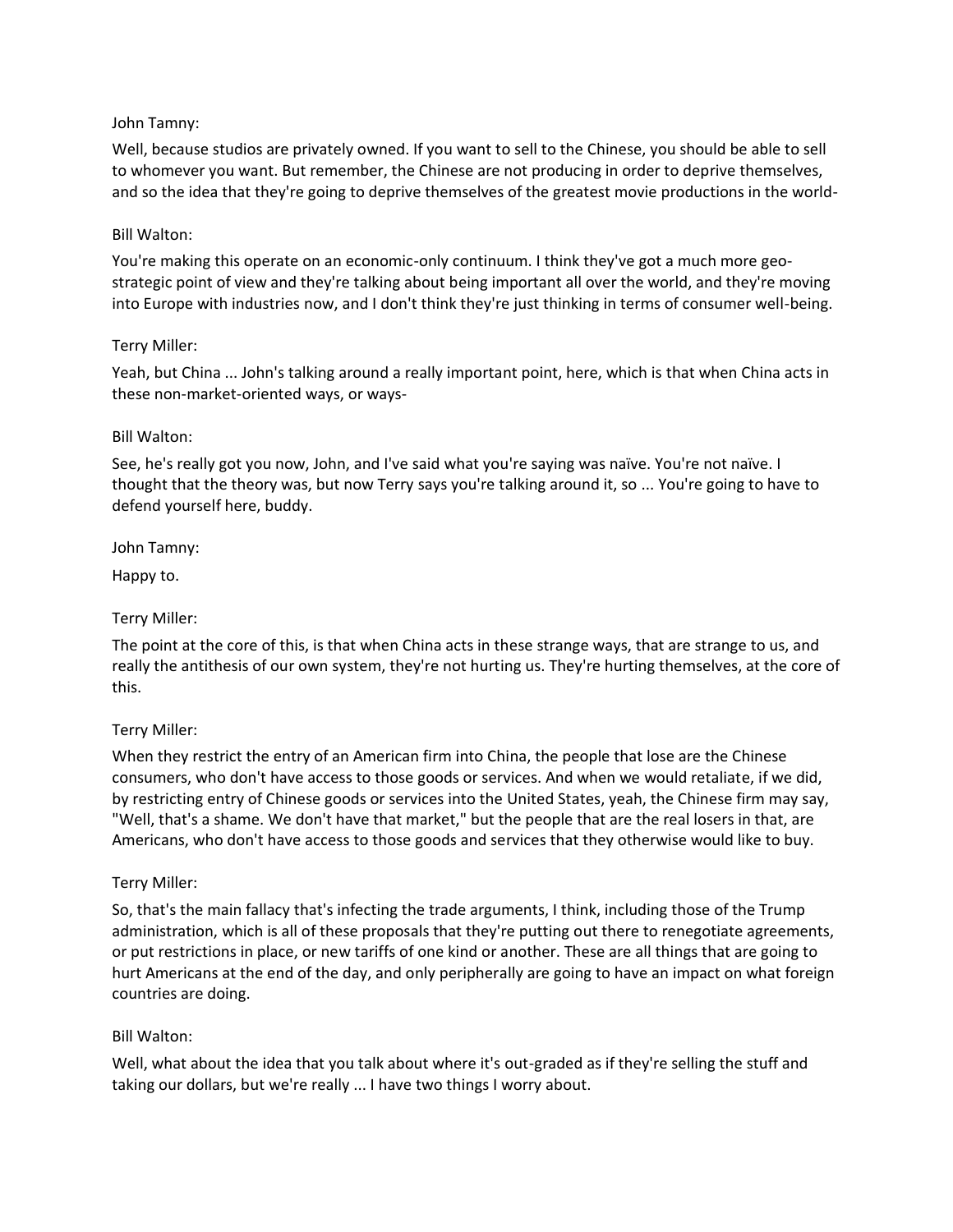One is I worry about manufacturing, for example. We are seeing fewer manufacturing ... well, 60,000 manufacturing plants in the last 15, 20 years. That's a skill set. That's an expertise. That's an ability to do things, and I think when you lose some of that expertise, I think you lose a lot. I think if you think of us as a country, as opposed to just a trading partner, I think it matters that we preserve some of that expertise.

#### Bill Walton:

I don't want to lose whatever that is, but the other aspect of it is that we're financing ... We talk about deficits don't matter. We're financing our purchases with massive borrowing. We've got Federal debt. Consumer debt is at an all-time high. We're financing this on leverage. It's not exactly like we're buying things with money we've earned. We're buying with money we borrowed.

#### John Tamny:

Well, the first two things ... Expertise you never have to worry about. Let's look at the oil industry. Under Ronald Reagan and Bill Clinton ... they're the last two good-dollar presidents ... the US oil industry disappeared, at least domestic drilling, because we had good monetary policy under both of them.

#### John Tamny:

Under George W. Bush, we devalued the dollar. Oil became very expensive. Out of nowhere, the US had amazing expertise in an industry that's disappeared.

#### John Tamny:

In terms of manufacturing, that's what poor countries do. Let's be honest. We used to be all farming. Then we went to manufacture. Nowadays, the rich parts of the US are rich precisely because they let others manufacture and we design. Apple doesn't manufacture the goods it creates. Nike has never produced in the United States.

#### John Tamny:

In terms of borrowing, you're a financier. Have you ever loaned to someone based on the idea that you thought they couldn't pay it back? We can borrow-

#### Bill Walton:

All I know is the Greek bonds are trading below treasuries. You think people are rational actors. I don't.

#### John Tamny:

Ultimately, they are because even if-

#### Bill Walton:

Anyways, John, people don't know where to put their money today, because the credit markets have been so distorted by central bank policy that, that's broken, as well.

John Tamny: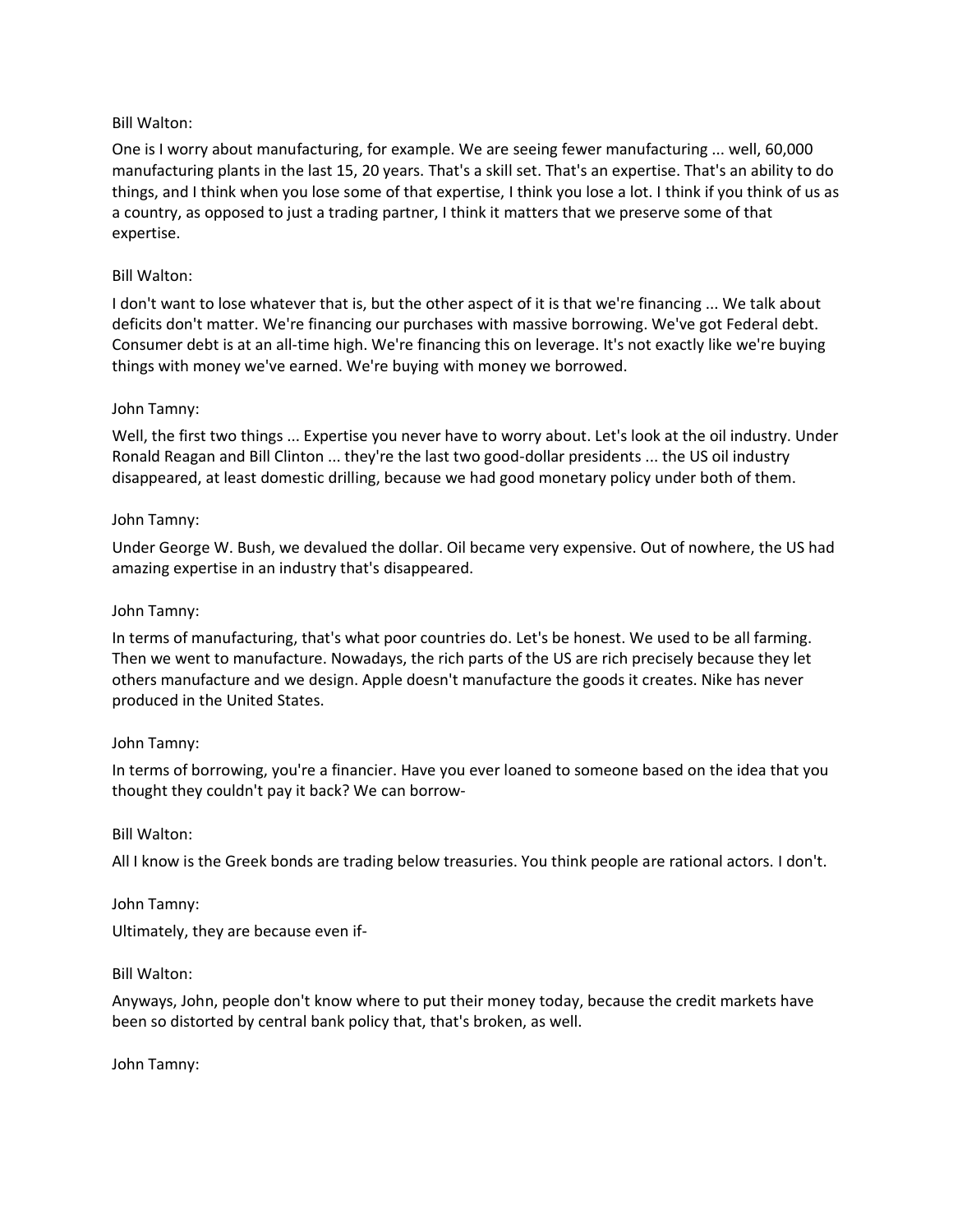I think it still goes back to, if you and I tried to get funding financing for our movie, or if Brian Grazer, the best movie producer in the world ... He acknowledges he can't get financing the majority of the time. Markets are fairly efficient here.

## John Tamny:

The US has the most consumer debt in the world, because we are the richest, most productive people on earth. Rest assured, people in Haiti and Peru, and Zimbabwe, don't have people lining up trying to lend to them.

# Bill Walton:

Well, I'm going to get us back to trade, but this is all interesting. I think we're living in two bubbles. We're living in a debt bubble, and we're living in a government-promise bubble, and those two things are problems.

# Bill Walton:

But anyway, that's for another day. Coming back ... Anything else we should talk about with regard to China?

# Terry Miller:

Yeah, I want to come back to the manufacturing issue, because manufacturing ... Remember, manufacturing output in the United States is up.

## Bill Walton:

Not by much.

## Terry Miller:

We're just doing it with a lot fewer people. That's because technology has changed, and the nature of manufacturing jobs has changed. Those jobs that have been lost, are jobs that involved a wrench, and turning screws, and things. Gosh, Bill, when I was growing up, my grandfather worked in a glass plant in Palestine, Texas, and I got to visit that as a child, and I was fascinated by that place.

## Terry Miller:

It was this huge corrugated metal operation, covered probably 10 acres or something. I'd go in there, it was hot, it was noisy, it was dangerous. There were these hot slugs of glass floating around on conveyor belts, a lot of broken glass out there. Last thing in the world that my grandfather wanted, was for me to work in a place like that when I grew up.

## Terry Miller:

Those were jobs that were hard, dangerous, and those are jobs that the American economy has by-andlarge eliminated for the very good cause that we have a lot better things to do with our time and energy that are more productive.

John Tamny: Beautifully said. I love it. It's so true. So true.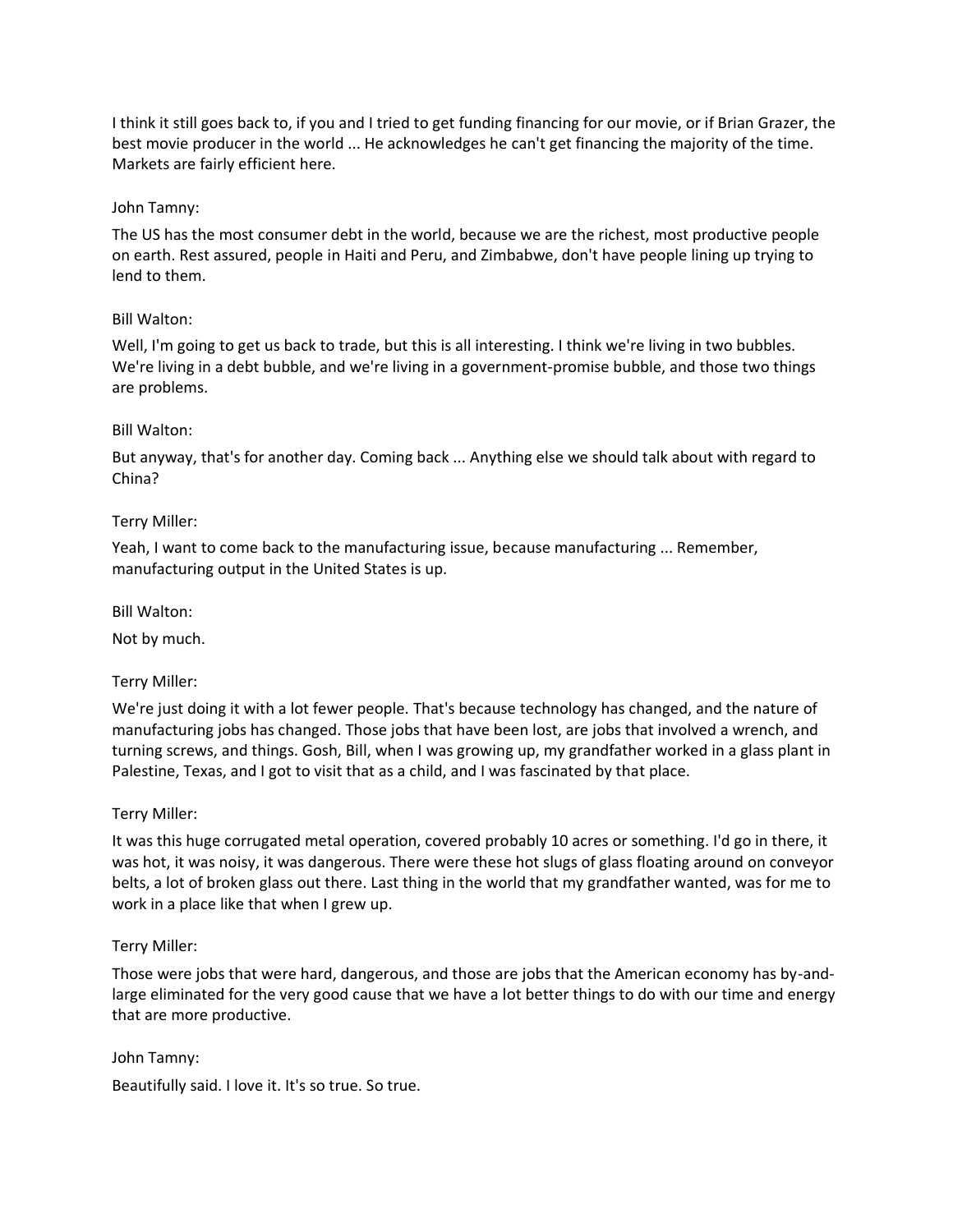I'm so out-gunned here, by very smart guys. I think that's the reason Donald Trump was elected. Most of America doesn't agree with you. We live in a little county, out in Rappahannock County, Virginia. Page County is the next county over. They had a blue jean factory, quite thriving. I don't know how many people it employed, 150, 200 people. Not very great jobs, but they were jobs. And then NAFTA comes in, and now those jobs have moved to Mexico.

#### Bill Walton:

Now, our friend, George Gilbert, points out, "Well also the Mexican peso devalued by something like 95% during a period of time, and that ..." so there are other factors here besides NAFTA, but nevertheless, these jobs that we talk about that weren't that great of jobs, those people don't have new places to go.

#### Terry Miller:

I don't know. I drive through those towns, too, and it's true. You'll be driving down the road and you'll see a factory that's all shuttered, and rusty, and closing, but you drive another two blocks down the road, and what you're going to likely see is a brand new hospital with high-technology equipment, brand new employees. Our economy has completely shifted from manufacturing to a much greater emphasis on services.

#### Terry Miller:

Now, I agree, there's some problems there. The people that worked in that jean factory, not necessarily the same people that are working in that hospital.

#### Bill Walton:

They're not.

## Terry Miller:

We've changed from relatively unskilled labor, mostly male unskilled labor, to the medical system that requires much more in terms of education, probably has a much higher proportion of women in the workforce, so-

#### Bill Walton:

It's the next generation that's going to be doing those jobs.

#### John Tamny:

Yeah, but I think it's ... For one, I don't know how many jobs in that jean factory, but let's assume 10,000, which is probably overstating it. There are 330 million Americans, and so how many jobs are we going to save in the very near term, at the expense of hundreds of millions.

#### John Tamny:

But I think the other important point about this, is we hear about these Trump towns, these forgotten towns and everything, and I think we get it backwards. Towns and cities don't die because factories leave them. They die because the talented people who are the magnet for investment leave, but New York City and Los Angeles, they were the number one manufacturing towns in the early 20th century. All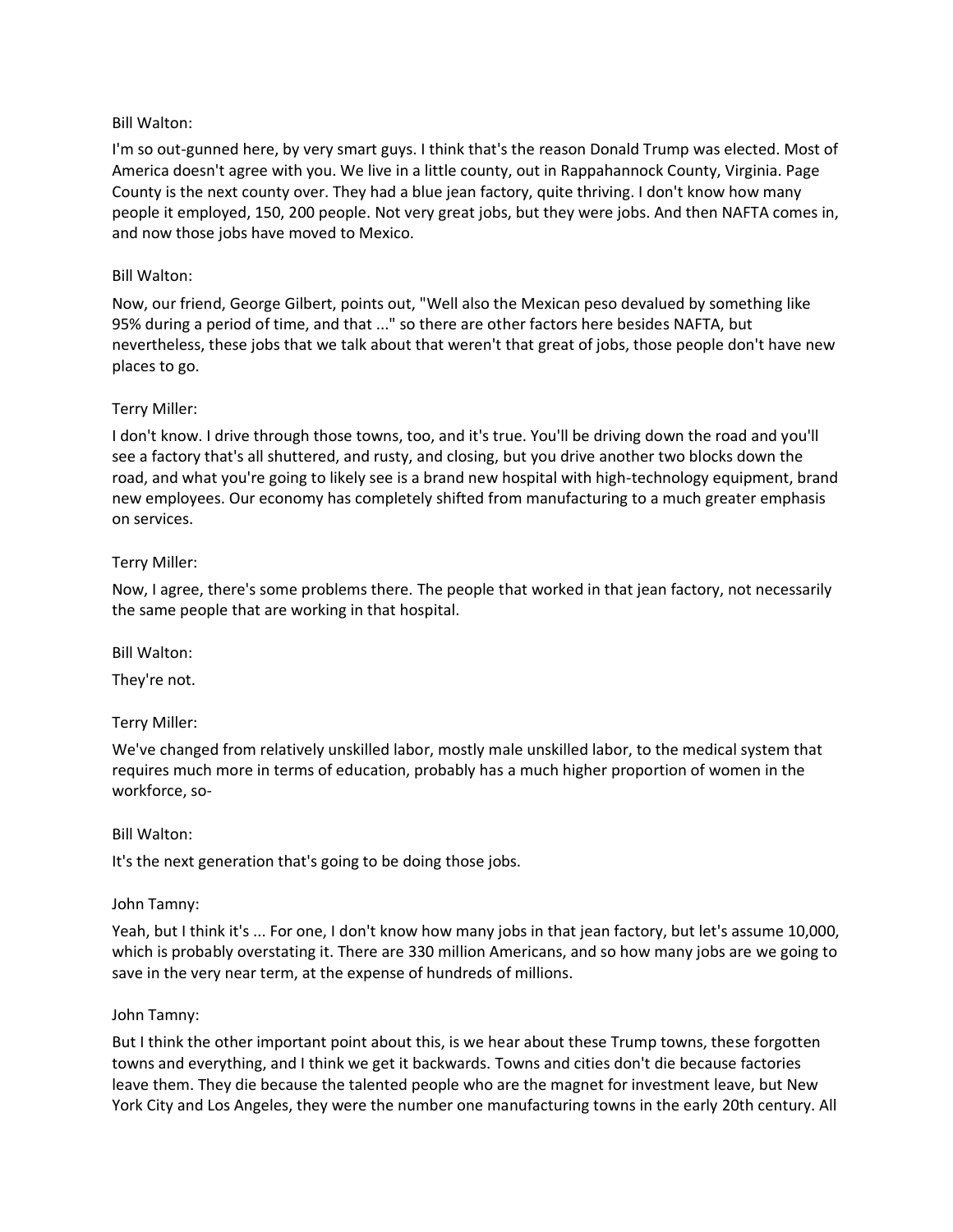those manufacturing jobs are gone. That's why they're rich. Because talented people who attract investment, don't want to do the jobs of the past. Terry's grandfather's instructive. He worked hard so that his kids and grandkids would not have to.

## John Tamny:

And so the Trump towns that we're talking about, they're suffering precisely because those towns clung to the jobs of the past for too long. You look at where there's very little manufacturing, it's thriving in the United States. Well, precisely, that is because that's where the talent goes, and that's where the investment subsequently goes.

#### Bill Walton:

But what I'm trying to get at, is that there's a non-economic argument to this, to the issues of trade, and economic disruption and innovation and change, and I think we play a political and cultural price for that change.

#### Bill Walton:

And that's what I see playing out in what we're calling Trump towns, in that we talk about trade policy. You know, I think about good things. If you're an economic policy wonk. You want more jobs. You want higher wages. You want cheaper imports, higher-quality imports. You want a robust, innovative economy, and yet we're seeing that those sort of things, if you look at trade, there seems to be an emphasis that's been put on cheaper goods and higher quality imports, regardless of where it comes from, and less emphasis on jobs and wages.

#### Bill Walton:

And we just sort of said, "Let the devil take the high-most." If they think they can be manufactured better in Hungary, let's put it there.

#### Terry Miller:

Well, there's a fairness argument here, that you're not taking into account. When you've got-

#### Bill Walton:

That's because I want to do this show. I want to be corrected. Straighten me out.

Terry Miller:

I mean, I can't imagine it was 10,000 jobs in that jean factory-

Bill Walton:

No, that was the whole county.

Terry Miller:

That's the example we've started with and-

Bill Walton: Let's go there.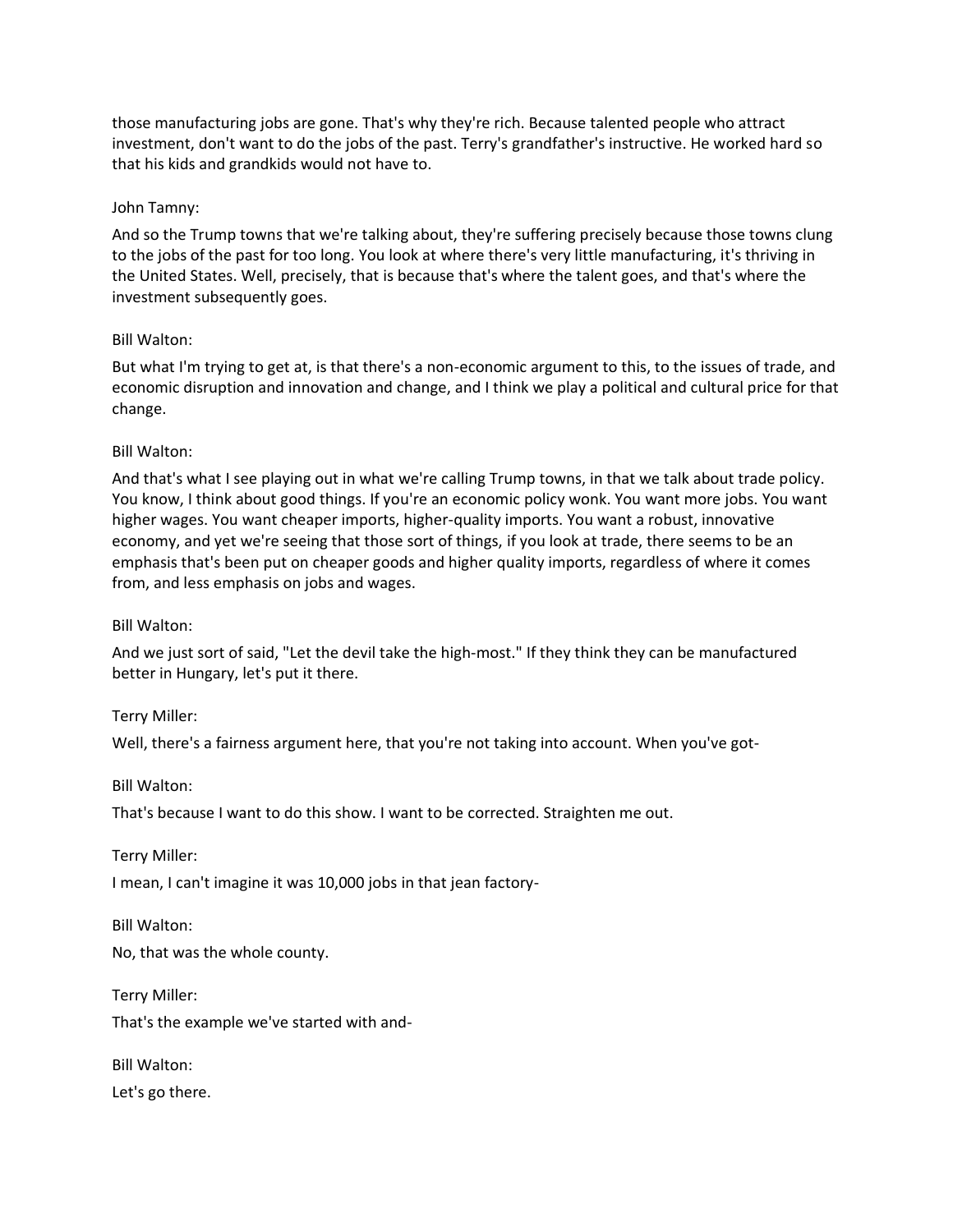# Terry Miller:

... and if you put restrictions on that, what you're basically asking is for every American that buys a pair of jeans, to pay an extra dollar, in order to keep those ten thousand jobs in place.

# Terry Miller:

So, you're asking one group of Americans, which is very large, millions of Americans, to subsidize the jobs so that these people can continue doing what they've done their whole lives, even though there's somebody overseas who's willing to do it more cheaply.

# Terry Miller:

How is that fair to the American public to ask them to subsidize ... and these aren't rich people, necessarily. These are poor people who are trying to dress their kids to go to school. These are Americans who may be living just from paycheck to paycheck, and yet you're asking them to take out of their monthly salary, whatever that is, a few dollars, but you're asking millions and millions of them to do that. Take a few dollars out of their paycheck, and send them to this county over here to keep this business in place.

## John Tamny:

You know, we can't have it both ways. Nancy Pelosi was criticized for calling the Republican tax cuts crumbs for the American worker.

## Bill Walton:

Like a thousand dollars a ...

## John Tamny:

But then Trump turns around, and says, "I'm going to raise tariffs here, here, and here, to Terry's point, penalizing every single worker.

## John Tamny:

You know, the other thing I would point out is that Borders Books wasn't taken out by someone in China. It was taken out by Seattle-based Amazon. Blockbuster wasn't taken out of business by someone overseas. It was taken out by Sunnyvale-based Netflix. Yellow cabs around the country aren't being taken out by foreigners. It's by San Francisco-based Uber.

## John Tamny:

If we're going to complain about lower-priced goods, the greatest competition for quote "American jobs", occurs from right here. So, if you're going to go after that which erases the jobs of the past, I say, "Thank goodness for that," but you're going after American Companies first and foremost.

## Terry Miller:

And remember, the largest private-sector employer in the United States is Walmart, and they depend extremely heavily on imported goods, and providing them at the lowest possible prices to Americans. If you're going to talk about saving jobs or killing jobs in the United States, well, if you cut off that flow of traded goods, you're going to kill an awful lot of jobs in the retail sector.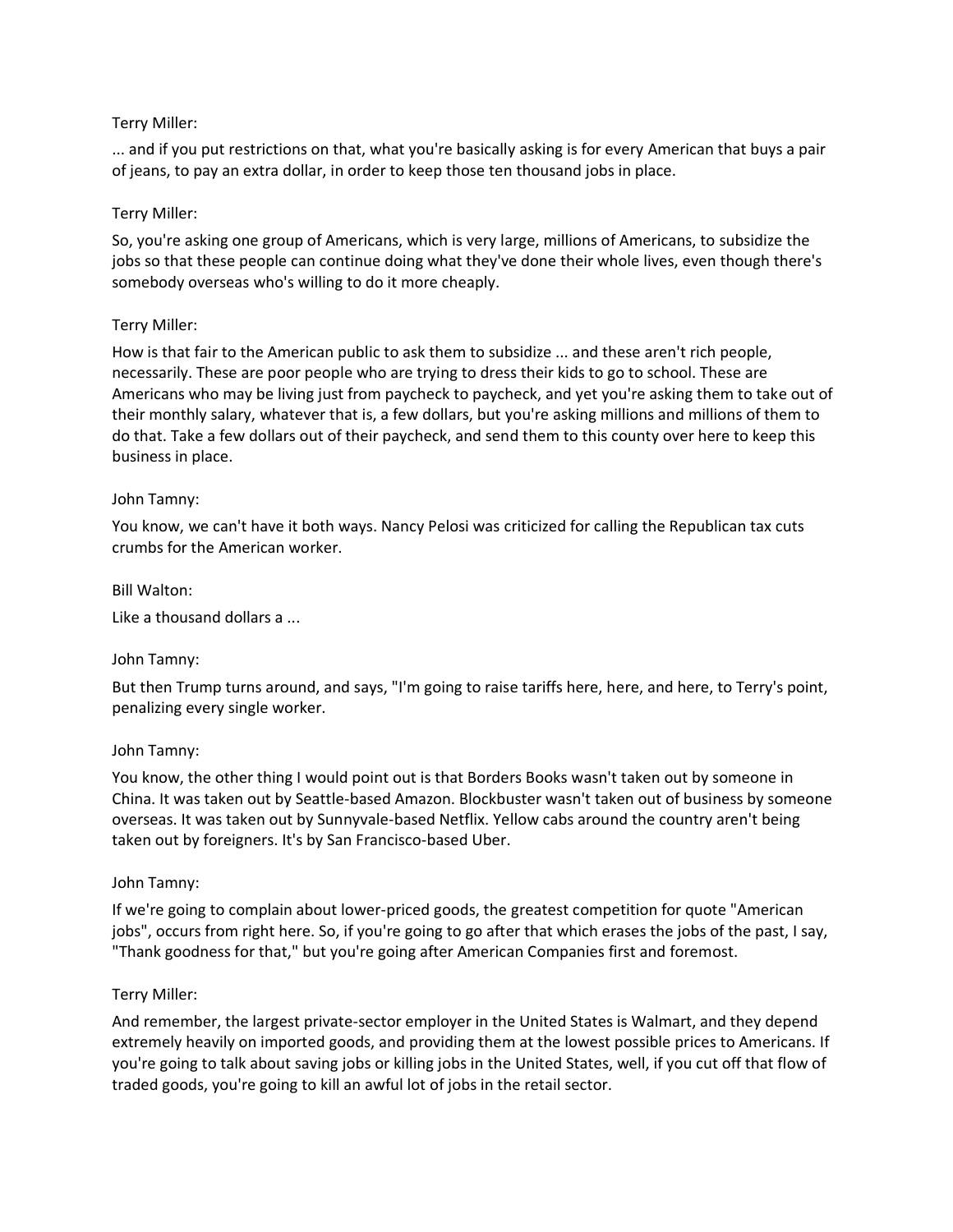I think the point was made with the solar panels, that while you're protecting X numbers of jobs in manufacturing fees, you're killing 10 times the number in the installation side of the world. So, if solar panels become prohibitively expensive because of the tariffs, you're putting those people out of work, too. Is that ...

## Terry Miller:

Yeah, we have one example for which there's good data, which were the steel tariffs put in place by the Bush administration in the early 2000s. The point was to save 12,000 jobs in the steel-producing industries in the United States, and what wound up happening, was it killed 120,000 jobs in steel-using industries.

## Terry Miller:

So, you always have to take into account the consumers of the goods and services and in many cases, those are other businesses, not just people shopping at Walmart, like I used as an example.

# Terry Miller:

American businesses, American manufacturers, depend incredibly heavily on imported goods.

# Bill Walton:

What about NAFTA? We're in the process of renegotiating NAFTA. China ... Not China. China's on my mind. Canada, Canada. We have a young Mr. Trudeau in Canada, and we have a ... I guess they're Canadian trade ambassadors, sort of reminds everybody of Elizabeth warren. And so we're dealing with that. I don't know where Mexican is. We've got a lot of intransigents. How's this going to play out?

## John Tamny:

Well, in my perfect world, there wouldn't be trade agreements. I think as individuals, we should be able to-

## Bill Walton:

That's going to be the last question. That's the summation.

## John Tamny:

I think that what's got to be remembered, as we talk about what a horribly negotiated deal, and I think we're forgetting that the US is already Hong Kong. The average tariff on foreign goods coming into the US is 1.3%, 1.4%?

Bill Walton:

Yeah.

## John Tamny:

That's why we're so rich. You work in order to get precisely because we exchange with the world, the US worker is the most specialized worker in the world. Free trade agreements, and Terry would know the intricacies of them far more than I would, are generally about opening up foreign markets to US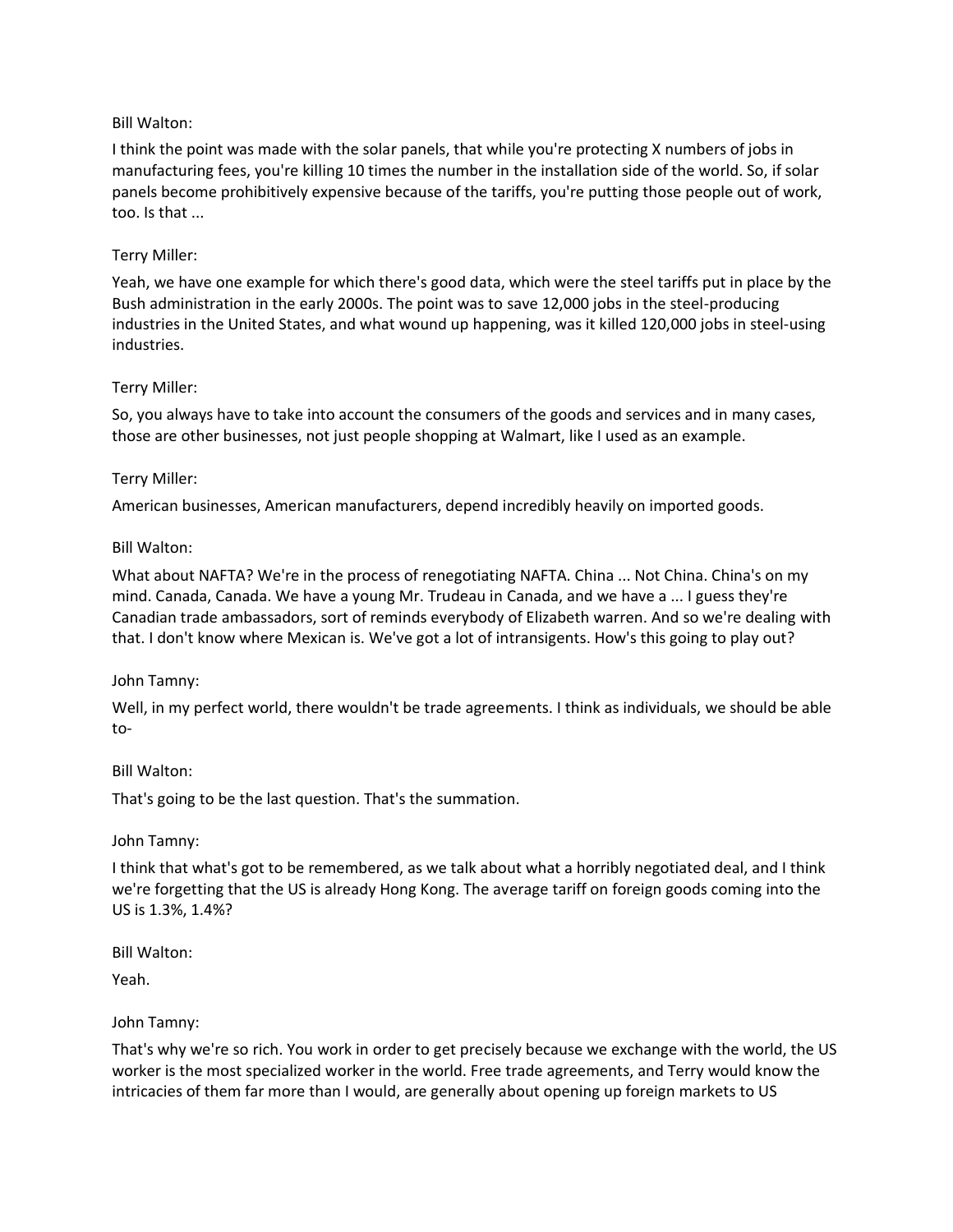producers, because we're already open. Again, that's why we're rich, and so, perfect world, we wouldn't have this, but it strikes me, any of these deals are generally probably good, because they make it more possible for US producers to access foreign markets.

## Bill Walton:

Well, one of the things in the agency action plan for trade, was that US trade representatives are going to need to hire more lawyers, and it was not because we were ending up to do anything here. It was just to get other countries to open up their trade. Is that what you're advocating, assuming we have to have trade agreements in our less-than-perfect world?

#### John Tamny:

My perfect world is, I'd rather we not hire lawyers here. I just feel like those who produce, are ultimately going to buy. They figure out a way to get it, and it's in my next, next book, but there is a very successful girl from China, living in Australia right now. Her business is exporting to china from Australia, all these goods. They're producing because they want to live like us.

#### John Tamny:

We can disagree about certain things, but if you're producing, you're ultimately going to buy them. I don't want to employ more lawyers here.

#### Terry Miller:

Yeah, trade agreements, I think, are becoming less and less significant over time, and modern trade agreements are as much about managing trade as they are about liberalizing trade at this point. John's absolutely right. Most trade flows freely throughout the world these days. My concerns is when we get into a re-negotiating process, what it's really about, is slowing down those trade flows, or interfering with them, rather than liberalizing them, as was the case in the past. So, I'm a little bit skeptical of trade agreements these days, and I'm particularly skeptical about re-negotiating any of them.

## Bill Walton:

So, advice. Trump calls you into his office and says, "Okay, what should I do?"

## Terry Miller:

Well, I would say the first thing is make sure that you're looking at the whole picture. Make sure that you're looking at the interests of all Americans when you make any economic decision, and remember that it's in the nature of the US Government, when it gets involved in economic activity, that it's much more likely to do harm, than it is to do good.

## Bill Walton:

I think that's the key point. Any time we start trying to manage these things from Washington, we know how it ends up.

## Terry Miller:

You know, you've got 330 million people in the United States, or whatever it is. There's a huge amount of knowledge out there. In Washington, DC, you've got working in all these agencies, I don't know, tens of thousands of people, but they just don't have the knowledge. As smart as they may be as individuals,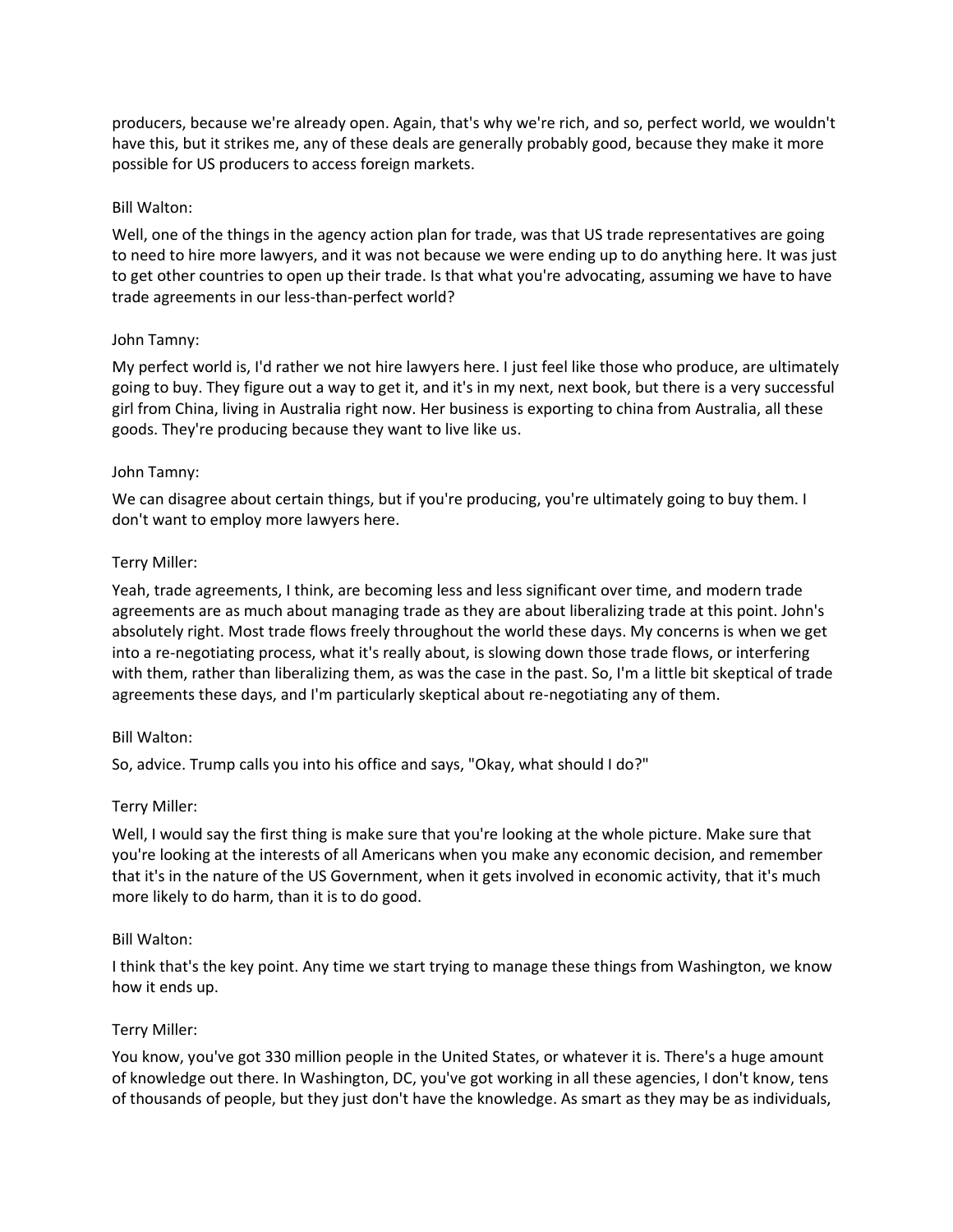they don't have the same level of knowledge that all those people out in the countryside, working in all the different industries have about what they need, and what they want.

## Terry Miller:

And isn't that the purpose of economic activity to satisfy those needs and wants?

## John Tamny:

My advice to him was that if we can't buy, if we're not allowed to buy, from foreign producers, we can't sell to them. That's the first thing. The second thing is that open trade is the greatest foreign policy mankind ever created, because it gives each country a rooting interest. If you're trading with one another, you're less likely to go to war. What did Joseph P. Kennedy tell his son? "Son, war is bad for business. Don't do it. It kills off the good stuff."

# John Tamny:

After that, the practical advice would be that every president has imposed some sort of ridiculous economy-sapping, or people-sapping, tariff. So, find some of the lamest industries that you can find, that are least relevant, that are already heavily subsidized, throw a few bones to this ridiculous wing in the party that wants to put up barriers to trade, and quiet the protectionist wing down, and then secretly say, "We are not suicidal. We are not in the business of cutting off the left hands of our people, which is basically what tariffs are. We are open for business."

Bill Walton:

Isn't that the solar panel industry?

John Tamny:

Yes. That's why I did not lose my mind at that tariff.

Bill Walton: And isn't that also the washing machine industry?

John Tamny:

Hey, you can have ...

Terry Miller: Have you been talking to them?

John Tamny:

That was what I wrote at the time. I said if he's going to do this, Okay, it's more obviously a tax increase, but at least this is something. Solar, if we're going to kill that off, okay, you can have it.

## Bill Walton:

Having an agency that deals with trade is a little bit like having an agency that deals with energy, or education, or labor. We should probably not even be in the business at all. Can I get some agreement there, John?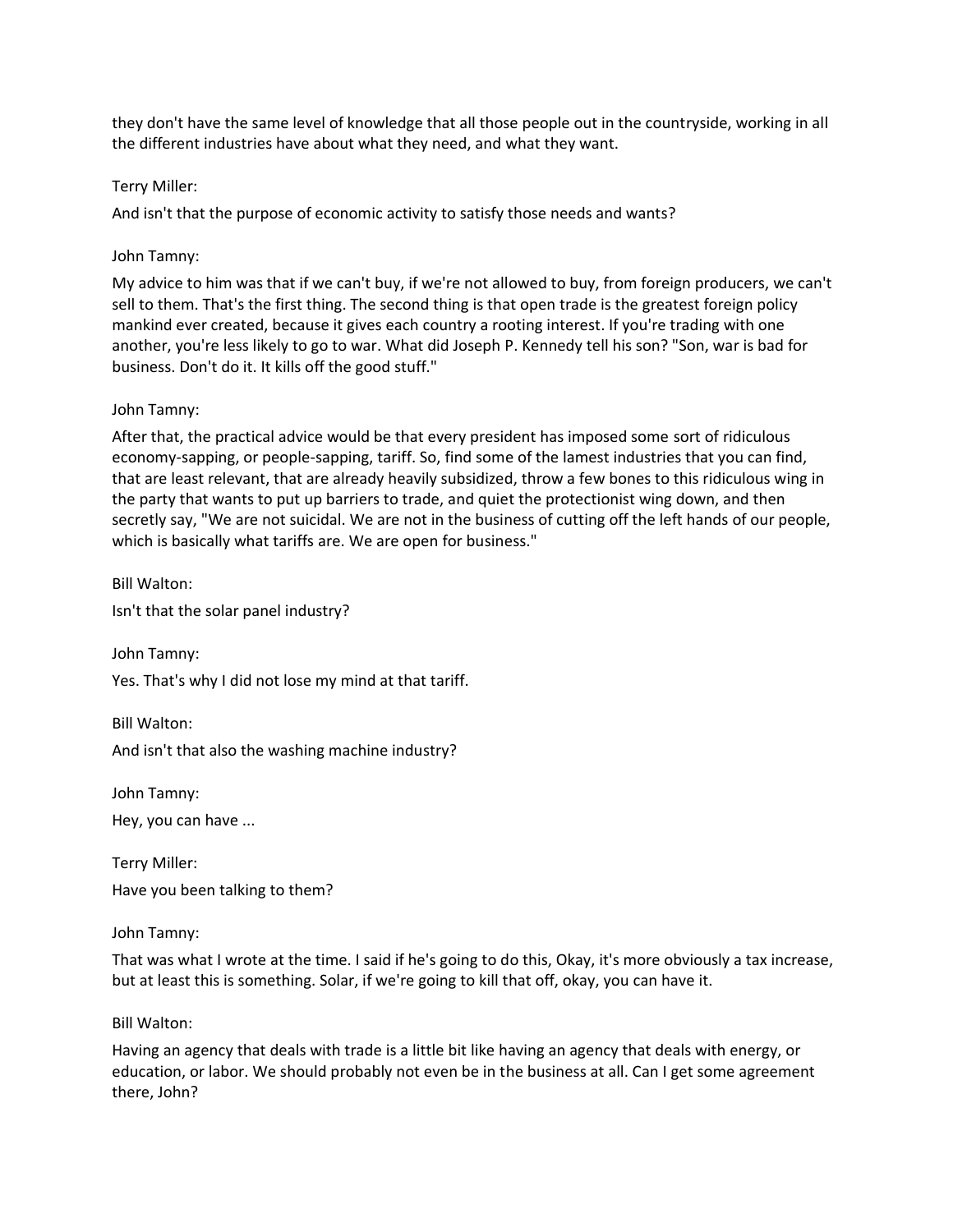John Tamny: 100% agreement.

Bill Walton:

Terry?

Terry Miller:

I'm with you on all four of those. We don't have an agency that teaches us to breathe, and to me, trade is just about the same as breathing. If you're not allowed to do it, you'll suffocate yourself.

John Tamny:

This could be Lamaze policy? Stay out of what is natural and beautiful. We have evolved with traders. What is the car, the internet, the airplane, the Erie Canal, everything we have done as evolving people, is to make it easier for people to trade with one another.

Terry Miller:

To carry the Lamaze analogy forward, bear in mind that what we're trying to do is allow people to give birth to the jobs of the future, and not protect the old jobs of the past.

Bill Walton:

I think that's a great point to end [crosstalk 00:36:05]

Bill Walton:

Well, for more about Trump and trade, take a look at our show notes on the website, and we've also got a lot of other notes on the topics that we sort of drove into here. It's all interesting.

Bill Walton:

You can find Terry Miller at ...

Terry Miller:

heritage.org.

Bill Walton: Heritage.org. And John Tamney?

John Tamny:

Freedomworks.org or realclearmarkets.com. I'm all over the place, anyone who'll have me.

Bill Walton:

And I'm looking forward to having you both back again for another show and lively discussion. Interesting people. Interesting things.

Speaker 1: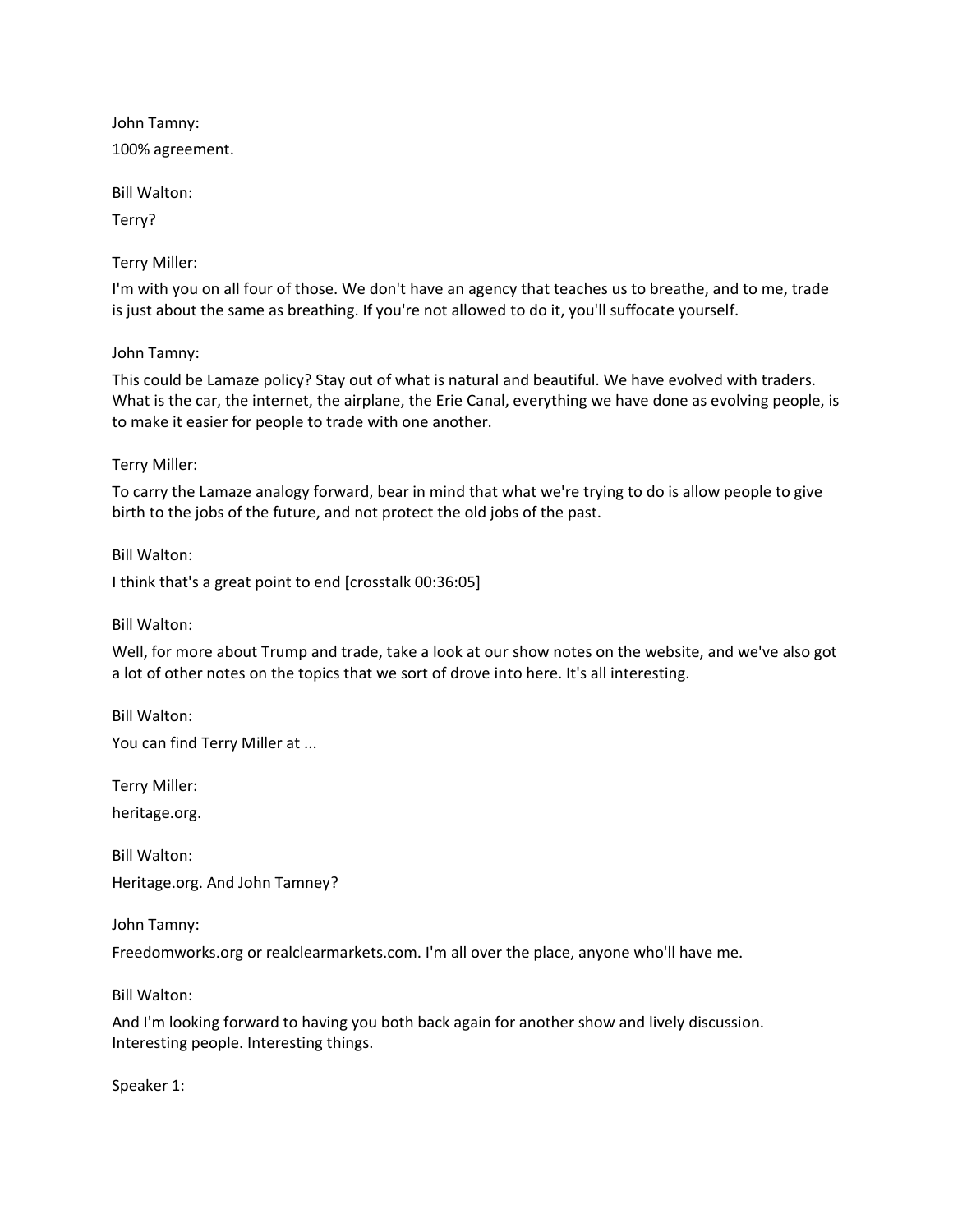Excellent. Very nice.

Bill Walton:

It was fun. Did you like that? I didn't ask you about that.

Speaker 1:

I know. I liked it. Very good, very good.

Bill Walton:

I've been learning how you do this stuff, and I talked to this distributor, and he said, "You know, I like this, except starting the show, and ending the show are like excruciating," and he made me feel really good. He said, "Everybody has a hard time starting a show and ending a show," and so I wrote this thing up.

Bill Walton:

We've got on the website, "Interesting people, Interesting things," and I just kind of got tied into that.

Terry Miller:

That's nice.

John Tamny:

That works.

Bill Walton:

That was really fun. That was ... I loved ...

John Tamny:

I was taking positions that I don't necessarily ...

Bill Walton: We needed to have a little ...

Speaker 1: We could see that.

Speaker 5: Not worth it.

John Tamny: Well, they're lucky to hear from you.

Terry Miller: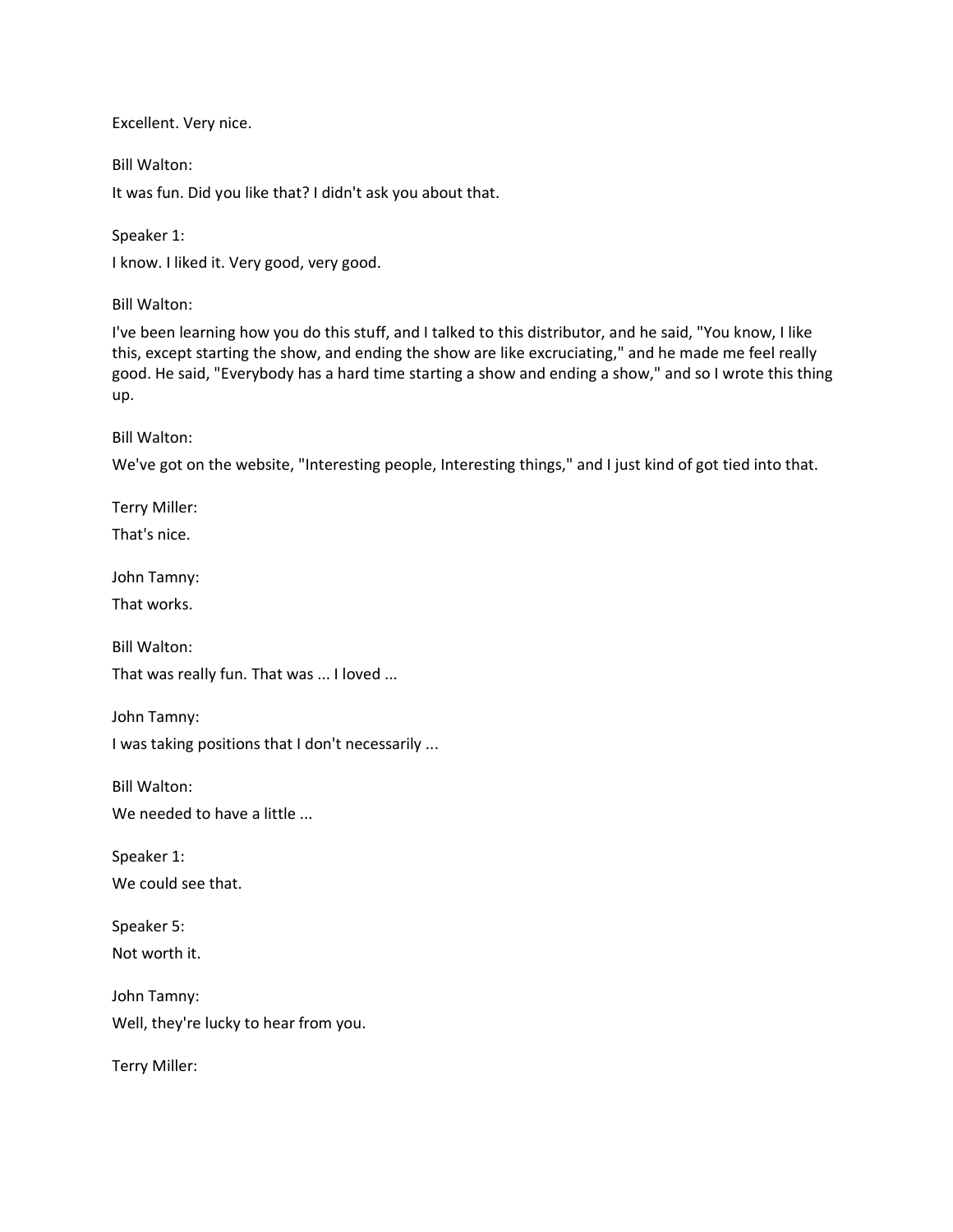You know, there's still a lot of people in the conservative movement that are free traders at heart. It's not ...

John Tamny:

It's interesting how it's changed, though. My example would be Charles Payne's show on Fox Business, and I finally called the producer. I said, "Just don't invite me on anymore, because I'm happy to be the enemy, but they were giving the protectionists much more time than me on the show," and I said, "If Hilary Clinton were promoting all this jaw-boning of businesses and protecting American jobs, you guys would be all over her, but since it's Trump, it doesn't matter anymore. It's all Reagan-esque, and pro-America," so ...

Bill Walton:

So Charles Payne has gone to the dark side?

John Tamny:

In that sense, yes.

Bill Walton:

But we're all ... you know, you've got to stay really close to where you are on trade, because it's easy to get brought in on these things.

John Tamny:

I tell Adam Brandon. I say, "We're not going to compromise on this. This is like breathing."

Bill Walton:

Well, you know his people are not with you on this.

John Tamny: That's right, and so we're going to convince him-

Bill Walton:

Jenny Beth's people are not with you.

John Tamny:

No, she's not. I sensed that last weekend. She did not like ...

Bill Walton:

No. They've gone to the ...

Terry Miller: We call it the dark side. Yeah, because it is.

John Tamny: Yeah, it could end badly with a lot of shoving things down.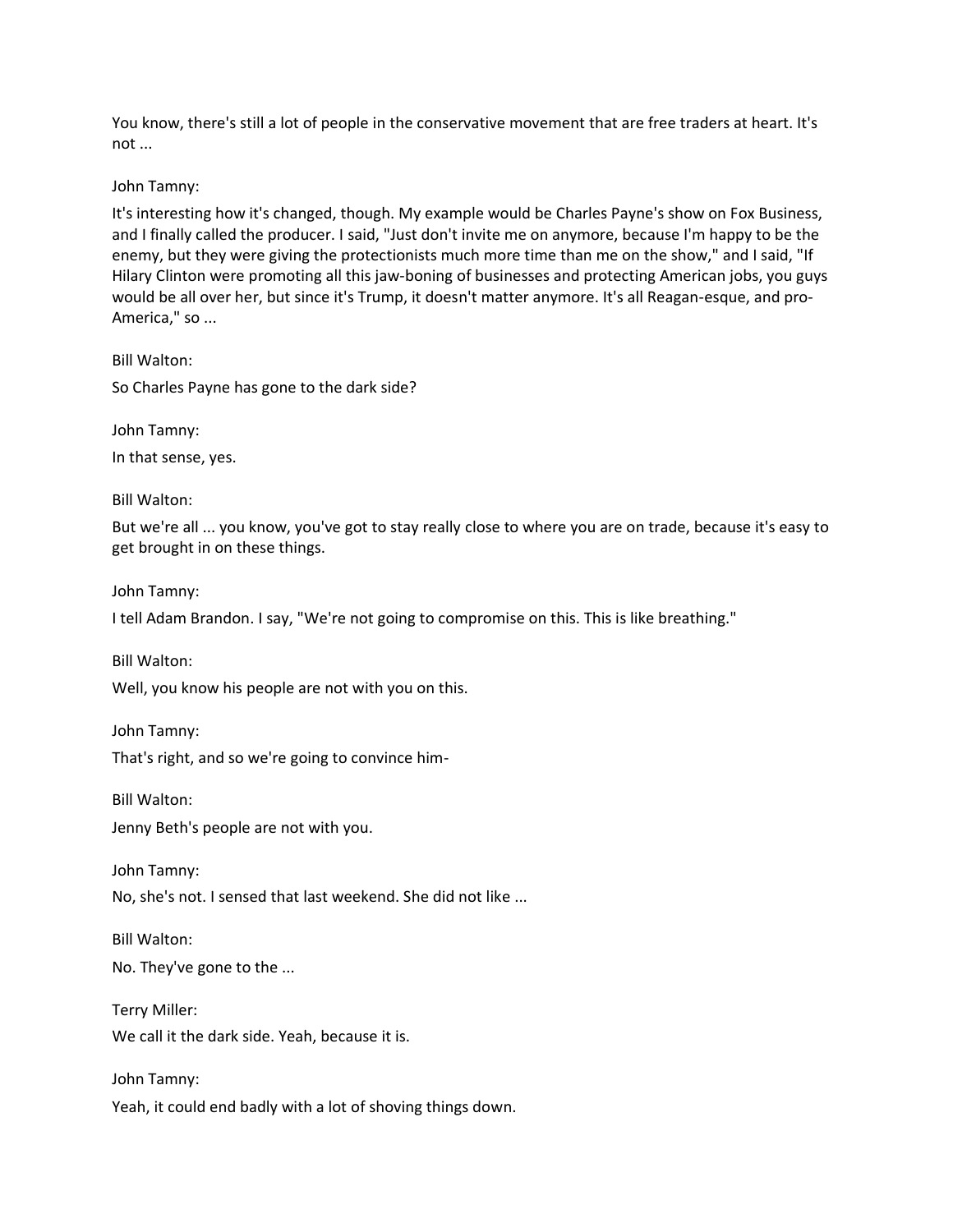I thought it was great. Let's put tariffs on solar panels and washing machines.

Speaker 5:

Washing machines.

Terry Miller:

I mean, I agree. I don't know which of you said it, but I agree completely that if you pick out a few products, and do some enforcement actions like that, I'm fine with that. That's marginal, almost nothing, but stay away from that NAFTA. You're going to destroy production processes for firms.

Bill Walton:

I talked to Steve Moore, who's going to come back in, I think, to talk about this ... He's closer than I am, and

Speaker 5:

You need to sign. Oop, you're not a guardian. You're an adult.

John Tamny:

Sometimes.

Bill Walton:

She just complimented you.

John Tamny:

I think they're really regretting opening this thing up the way they did, because the trade ambassador from Canada is terrible. She wants to include all this environmental, all the labor, all the immigration. She wants to junk the thing up.

Bill Walton:

It's going to get worse and worse and worse.

John Tamny: It's not about economics. It's about the other agenda.

Bill Walton: Social issues, and ...

John Tamny:

[Christy Afreeland 00:40:16], remember her? She was an FT. She was a ding-dong then, and she's even worse now.

Bill Walton: